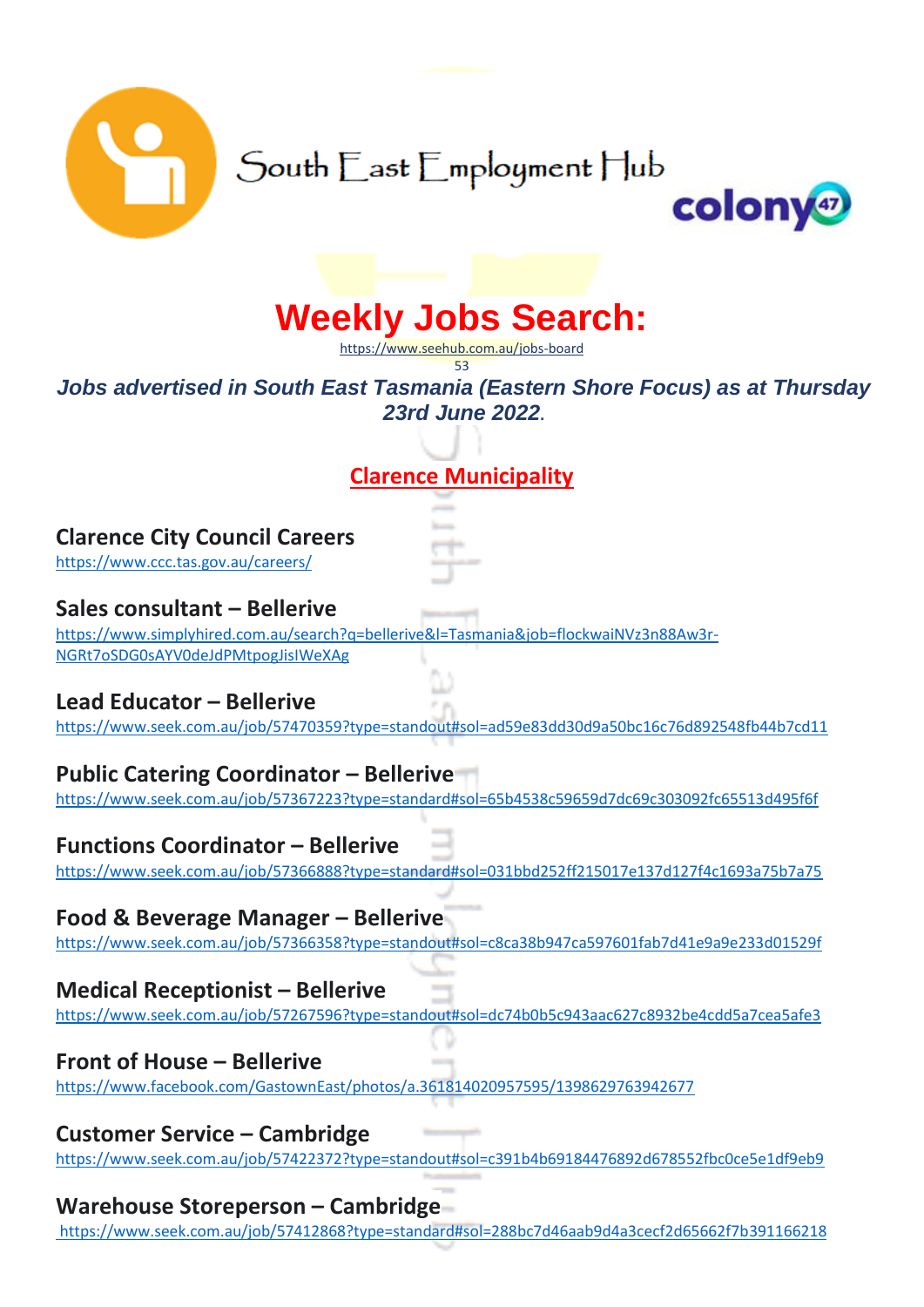# **Supervisor – Cambridge**

https://www.seek.com.au/job/57406016?type=standard#sol=7692606885e691009c064372b7ac546065f2c990

# **Project Manager – Cambridge**

https://www.seek.com.au/job/57471598?type=standout#sol=6b9bf067b12fb135567cca685c015283c8be605a

# **Refrigeration Mechanic – Cambridge**

https://www.seek.com.au/job/57424495?type=standout#sol=5a76c781e4081fd8b370bc4ed6136a4498b71054

#### **Store Manager – Cambridge**

https://www.seek.com.au/job/57460172?type=standout#sol=31c81dfc2c6929631092dbb5de113fe1c4e97eeb

# **Scheduler – Cambridge**

<https://www.seek.com.au/job/57171127?type=standout#sol=3987cb34ae699181595293305ce4363a437b35e7>

#### **Pharmacy Assistant – Cambridge**

<https://www.seek.com.au/job/57365330?type=standout#sol=53426338bda522ab7ee5337944f7a32342a09e2c>

#### **Supervisor Industrial Services – Cambridge**

<https://www.seek.com.au/job/57315234?type=standout#sol=304b491c9228eef2c4f474fe696519bd0d86c9e6>

#### **Qualified Mechanic – Cambridge**

https://www.seek.com.au/job/57315340?type=standard#sol=3811c86a074980d0e458fa30d077e17673ed5e6d

#### **Sales Assistant – Cambridge**

<https://www.seek.com.au/job/57353857?type=standout#sol=6e812acffd7e8ecfae2f03bb95e5778980260b37>

#### **Mechanical Technician – Cambridge**

https://www.seek.com.au/job/57350146?type=standout#sol=a43773ce9ae593d97b0c77c1c3f2f42ff6ece691

# **Administration Officer – Cambridge**

<https://www.seek.com.au/job/57350229?type=standard#sol=d4eb91c6ba12a7d6aa642350664c36b575e1a3c2>

#### **Clerical Officer – Cambridge**

https://www.simplyhired.com.au/search?q=cambridge&l=Tasmania&job=Nceq9w5rqfWIjTgFxMUSpn5qzI593x2RtcU RttojQI-o\_ZyQaOO5VQ

# **Auto Electrician – Cambridge**

<https://www.seek.com.au/job/57172711?type=standout#sol=5494748c542b77d5b08521da7e3f304d74640d0f>

# **Operator – Cambridge**

https://www.seek.com.au/job/57187738?type=standout#sol=940be61e75f87542fab338892284c6024c1caafd

#### **Team member – Cambridge**

https://www.seek.com.au/job/57135637?type=standout#sol=c13614374f70c605044728bbd41d42258bbf5055

# **Auto electrician – Cambridge**

<https://www.seek.com.au/job/57106837?type=standard#sol=0c9c489355659c4f6e3b69c9c8c9685c36d6aeca>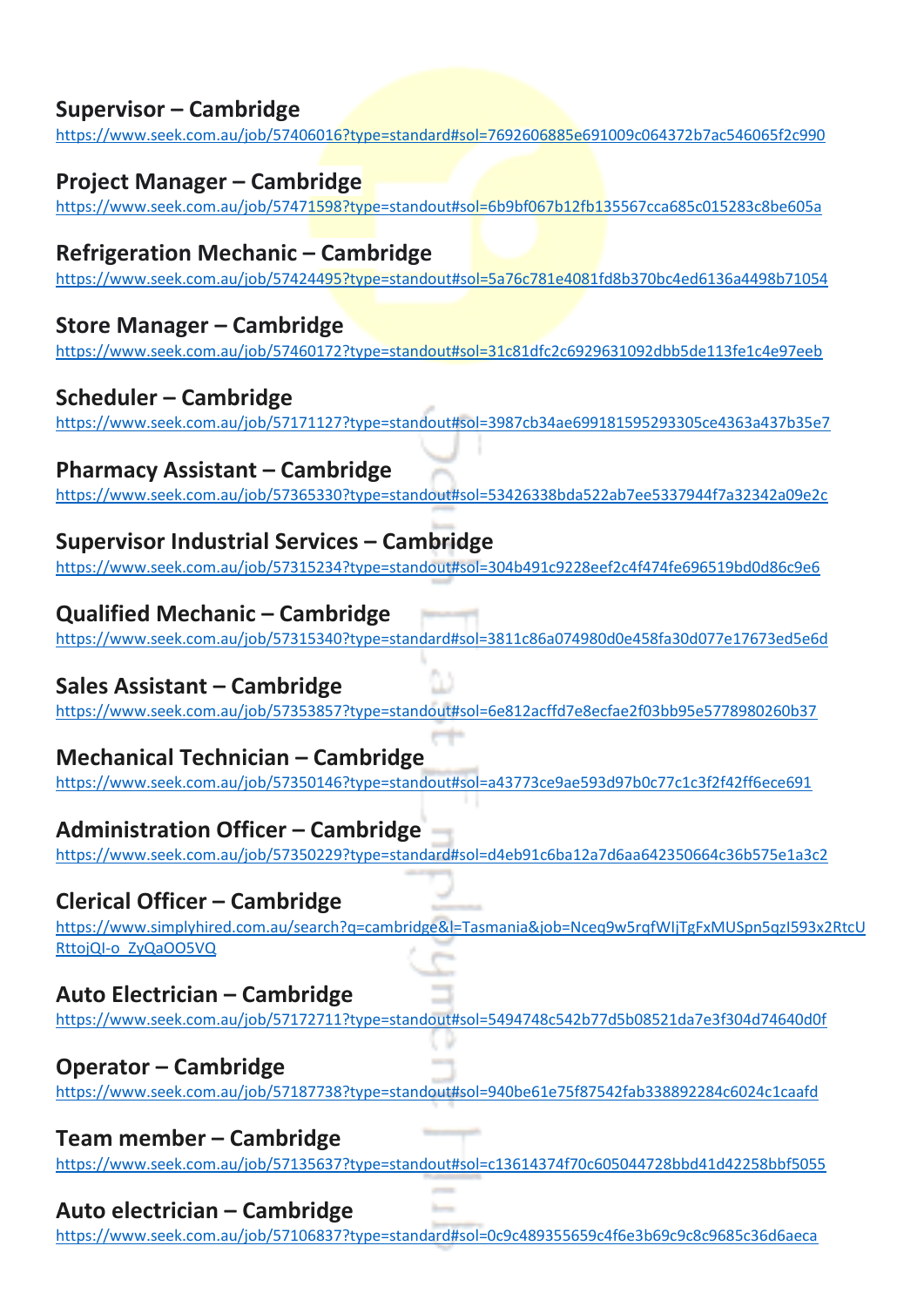# **Registered Nurse – Cambridge**

[https://www.simplyhired.com.au/search?q=cambridge&l=Tasmania&job=niqbjmGD\\_tfA8-](https://www.simplyhired.com.au/search?q=cambridge&l=Tasmania&job=niqbjmGD_tfA8-LLjPNEAYVUFRuHzUUYYs9k7QZXzN7F1vSJ3c7iNA) [LLjPNEAYVUFRuHzUUYYs9k7QZXzN7F1vSJ3c7iNA](https://www.simplyhired.com.au/search?q=cambridge&l=Tasmania&job=niqbjmGD_tfA8-LLjPNEAYVUFRuHzUUYYs9k7QZXzN7F1vSJ3c7iNA)

# **Assistant Property Manager – Howrah**

https://www.seek.com.au/job/57397153?type=standard#sol=a0c7108dddaf3851e87a022b046116c2c9a4ea00

#### **Delivery Driver – Howrah**

[https://www.simplyhired.com.au/search?q=rosny&l=Tasmania&job=9KTfW6OPTDg5lgfaCc\\_E4aTJppYgJYmQoXBa\\_g](https://www.simplyhired.com.au/search?q=rosny&l=Tasmania&job=9KTfW6OPTDg5lgfaCc_E4aTJppYgJYmQoXBa_g7QtYfTvLsqFk2nKQ) [7QtYfTvLsqFk2nKQ](https://www.simplyhired.com.au/search?q=rosny&l=Tasmania&job=9KTfW6OPTDg5lgfaCc_E4aTJppYgJYmQoXBa_g7QtYfTvLsqFk2nKQ)

# **Customer Service – Howrah**

<https://www.facebook.com/photo/?fbid=373204174824304&set=pb.100064041727768.-2207520000>

#### **Housekeeper – Howrah**

<https://www.facebook.com/shorelinehotel/photos/a.767094623317471/5879071302119752>

#### **Sales Assistant – Howrah**

<https://www.facebook.com/glebehillbakery/photos/a.154004640176978/342595251317915>

#### **Bakers – Howrah**

https://www.facebook.com/glebehillbakery/photos/a.154004640176978/342595251317915

#### **General Practitioner – Lauderdale**

[https://www.simplyhired.com.au/search?q=lauderdale&l=Tasmania&job=QNqQqF1KbtGFkK-](https://www.simplyhired.com.au/search?q=lauderdale&l=Tasmania&job=QNqQqF1KbtGFkK-Z3l1b8eLxie4NTLkxuD4vBFHyUKaNGqXUPONUhw)[Z3l1b8eLxie4NTLkxuD4vBFHyUKaNGqXUPONUhw](https://www.simplyhired.com.au/search?q=lauderdale&l=Tasmania&job=QNqQqF1KbtGFkK-Z3l1b8eLxie4NTLkxuD4vBFHyUKaNGqXUPONUhw)

# **Allrounder – Lauderdale**

https://www.seek.com.au/job/57381181?type=standard#sol=0cfb7442508a2f77e015565ad627195c19f5215b

مهمع

#### **Chef – Lindisfarne**

<https://www.seek.com.au/job/57163343?type=standout#sol=cb23c6d3bd2d3cbb28448206c8cf558a092f1abc>

#### **Registered Nurse – Mornington**

https://www.seek.com.au/job/57445278?type=standout#sol=f3d4f9bbb4f97c5b9432c48e10176792d6d6251a

# **Early childhood teacher – Mornington**

<https://www.seek.com.au/job/57353673?type=standard#sol=75309b5d1390fea7be5c3fa34915de5759241f7d>

#### **Quality Assurance Supervisor – Mornington**

https://www.seek.com.au/job/57363526?type=standard#sol=61ecd67337622a6ca0b44ecf6c5adcc805c79116

# **Metal Fabricator/Welder – Mornington**

https://www.seek.com.au/job/57168970?type=standard#sol=b641d760fa3f9f2a2f37a60d979503445581a8e1

# **Wait Staff – Richmond**

<https://www.seek.com.au/job/57424374?type=standard#sol=f510feb10f42643c3ef02f33fc27840f5a43a914>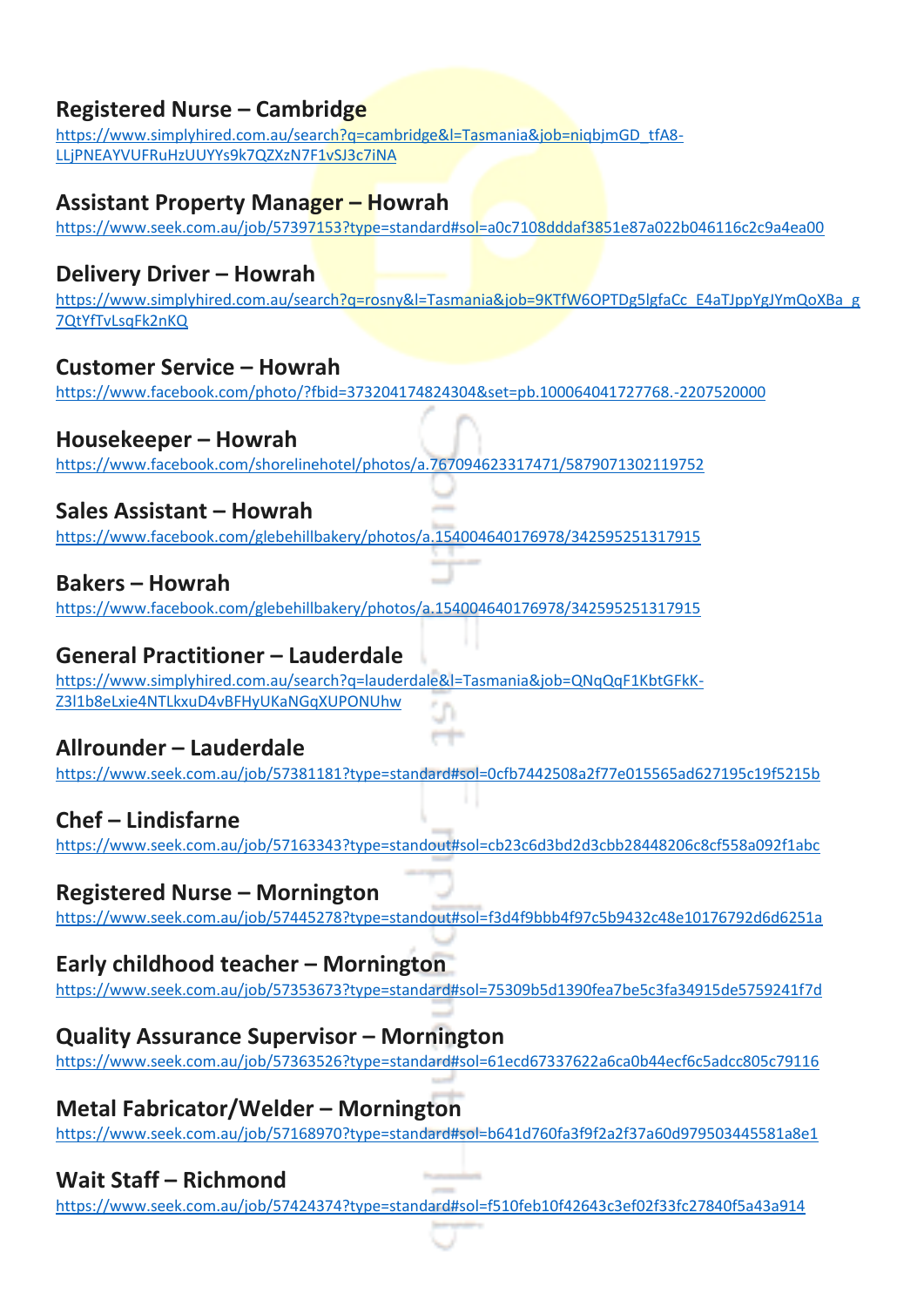# **Customer Service – Richmond**

<https://www.seek.com.au/job/57280844?type=standout#sol=bba0aefc9a31e64de2ebbf7dfb5bad59f5ff4c22>

# **Retail Assistant – Richmond**

https://www.facebook.com/101226371302174/photos/a.104047331020078/757456285679176

# **Cleaner – Risdon Vale**

<https://www.facebook.com/risdonbrookhotel/photos/a.189020441434780/1714700512200091>

# **MR/HR Drive – Rokeby**

<https://www.seek.com.au/job/57297880?type=standout#sol=824a73fd19683c1da9ca69033a94683873accf08>

# **Customer Service – Rokeby**

<https://www.seek.com.au/job/57249766?type=standard#sol=5f38da0446af76e489c3f70dd9f5cc85e2d1ea4d>

# **Pharmacy Assistant – Rokeby**

https://www.seek.com.au/job/57382983?type=standout#sol=c2259198b6cae652d39ff0f0d1e5ad42579feea4

# **Customer Service officer – Rokeby**

<https://www.seek.com.au/job/57314474?type=standout#sol=602e737693f50483050d3f4df828df10c5e4b2fb>

# **Safety and Training Coordinator – Rokeby**

https://www.seek.com.au/job/57315196?type=standout#sol=190fa5dc2604cc1d810c26200dc11caab65df697

# **Store person – Rokeby**

https://www.seek.com.au/job/57251736?type=standout#sol=b65840b0e8d80965c71b77ea46b1de12be68f868

# **Regional Manager – Rokeby**

https://www.seek.com.au/job/57284622?type=standard#sol=c4f585fd123915c99ed3f049b9eff100b656d908

# **Teacher – Rokeby**

https://www.seek.com.au/job/57180626?type=standout#sol=14bf5f4a76b63df46cf166e783c0ffbc2d93acec

# **Program Facilitator – Rokeby**

<https://www.seek.com.au/job/57211098?type=standout#sol=38bc10a8bf9a097c7371455399bd38becd31fa0c>

# **Physiotherapist – Rosny**

<https://www.seek.com.au/job/57419927?type=standard#sol=e336facaed8d85a7ab6ffc96be92aed2b8c6b698>

# **Receptionist – Rosny**

https://www.seek.com.au/job/57434210?type=standard#sol=eae4e53653a78d2f0b2e44a8d597cbed3b669fcf

# **Exercise Physiologist – Rosny**

https://www.seek.com.au/job/57074051?type=standard#sol=8051dc174a9455d006e8c1de2bc2490703332869

# **Customer Specialist – Rosny**

https://www.seek.com.au/job/57399881?type=standout#sol=05da2b149a8950e5a9aadf16df2cda22c378b64c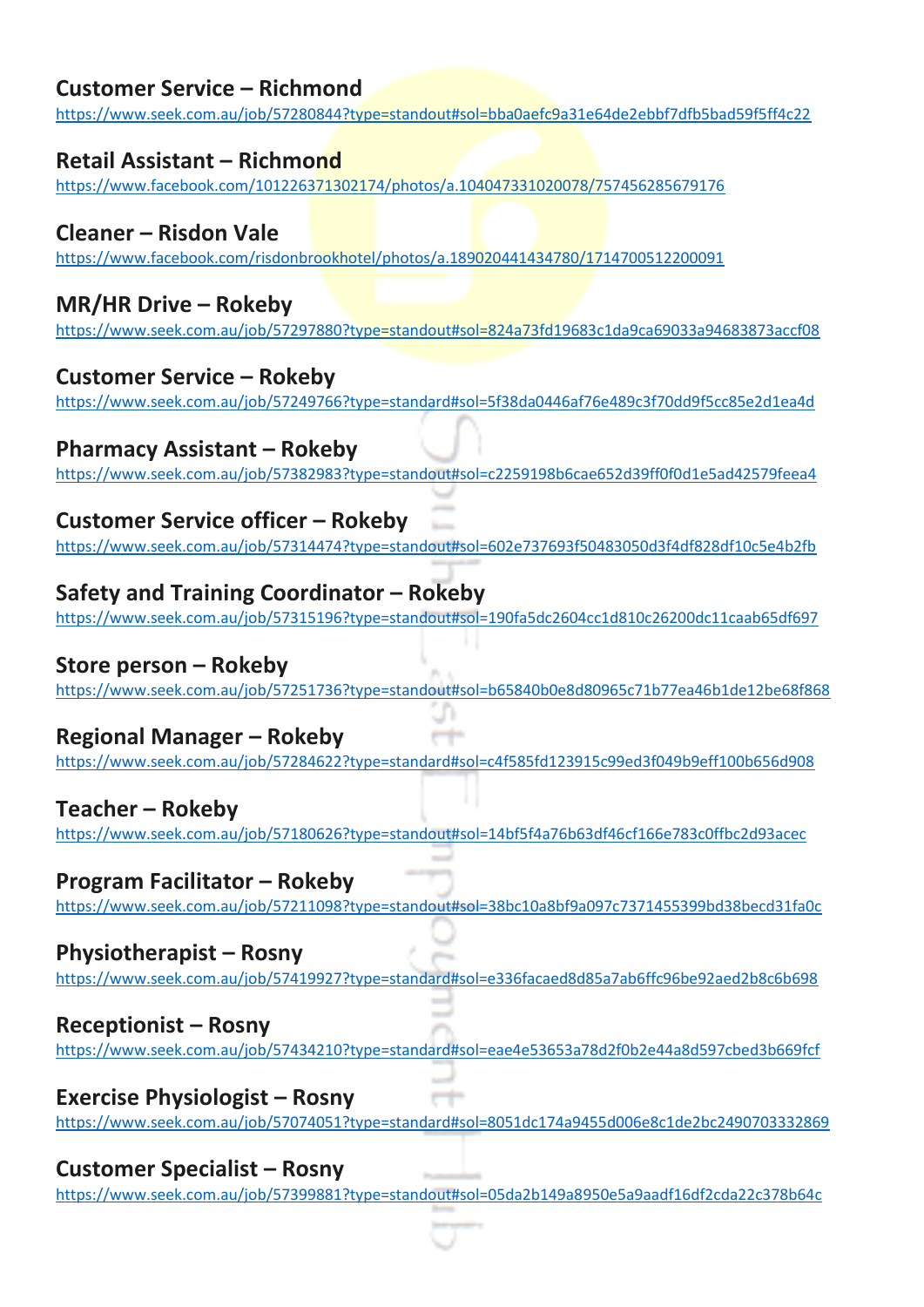# **Sales Assistant – Rosny**

https://www.seek.com.au/job/57458577?type=standout#sol=2a4461540d3c7740ee798394935549febde4ea86

#### **Senior Clinic Manager – Rosny**

<https://www.seek.com.au/job/57325127?type=standout#sol=106c57cf14cad05a9cdb88449863fbc8c60db270>

# **Allrounder – Rosny**

https://www.seek.com.au/job/57338287?type=standard#sol=92790a204919838b8c1f4e5c138e84850efdd627

### **Music Therapist – Rosny**

https://www.seek.com.au/job/57334828?type=standout#sol=8ab062bd8dc6ffaa274c55684992083f57adec1e

#### **Team Member – Rosny**

[https://www.simplyhired.com.au/search?q=rosny&l=Tasmania&job=ecqzynzx\\_jjnR3NSqfjMO\\_QTZLtEINRiIj4imnLON](https://www.simplyhired.com.au/search?q=rosny&l=Tasmania&job=ecqzynzx_jjnR3NSqfjMO_QTZLtEINRiIj4imnLONacnHIgREGc5Sw) [acnHIgREGc5Sw](https://www.simplyhired.com.au/search?q=rosny&l=Tasmania&job=ecqzynzx_jjnR3NSqfjMO_QTZLtEINRiIj4imnLONacnHIgREGc5Sw)

# **Tailored Support Coordinator – Rosny**

https://www.seek.com.au/job/57174084?type=standard#sol=3c9592b730747b2f83adfbf5c4097d10607dd16c

#### **Podiatrist – Rosny**

https://www.seek.com.au/job/57175405?type=standard#sol=1d4a15aaba7c2678feffb58b2929e74307dfe0aa

# **Exercise Physiologist – Rosny**

https://www.seek.com.au/job/57074051?type=standard#sol=5d29687e7c437e538da86af8cf50da2ec49aaac4

#### **Kitchenhand – Seven Mile Beach**

[https://www.simplyhired.com.au/search?q=seven+mile+beach&l=Tasmania&job=EchxahMwzHCPg4fqWqSy7p54H2](https://www.simplyhired.com.au/search?q=seven+mile+beach&l=Tasmania&job=EchxahMwzHCPg4fqWqSy7p54H2bCbxEnMbhru1CqF7pdDh4nWLl9cA) [bCbxEnMbhru1CqF7pdDh4nWLl9cA](https://www.simplyhired.com.au/search?q=seven+mile+beach&l=Tasmania&job=EchxahMwzHCPg4fqWqSy7p54H2bCbxEnMbhru1CqF7pdDh4nWLl9cA)

# **Maintenance Officer – Seven Mile Beach**

https://www.seek.com.au/job/57261950?type=standout#sol=9e266ec4b6562c1a55e8d1636c6437c5c74e0480

# **Sorell Municipality**

**Sorell Council Careers** 

<https://www.sorell.tas.gov.au/careers/>

# **Early Childhood Educator – Dodges Ferry**

<https://www.facebook.com/101226371302174/photos/a.104047331020078/669242054500600/>

#### **Pharmacist – Dodges Ferry**

<https://www.seek.com.au/job/57155951?type=standout#sol=02710e615dada495ece535e5f9b830b57bf49258>

# **Pizza Assistant – Dodges Ferry**

<https://www.gumtree.com.au/s-ad/dodges-ferry/kitchen-sandwich-hand/pizza-assistant-dodges-ferry/1296698067>

# **Head Chef – Dodges Ferry**

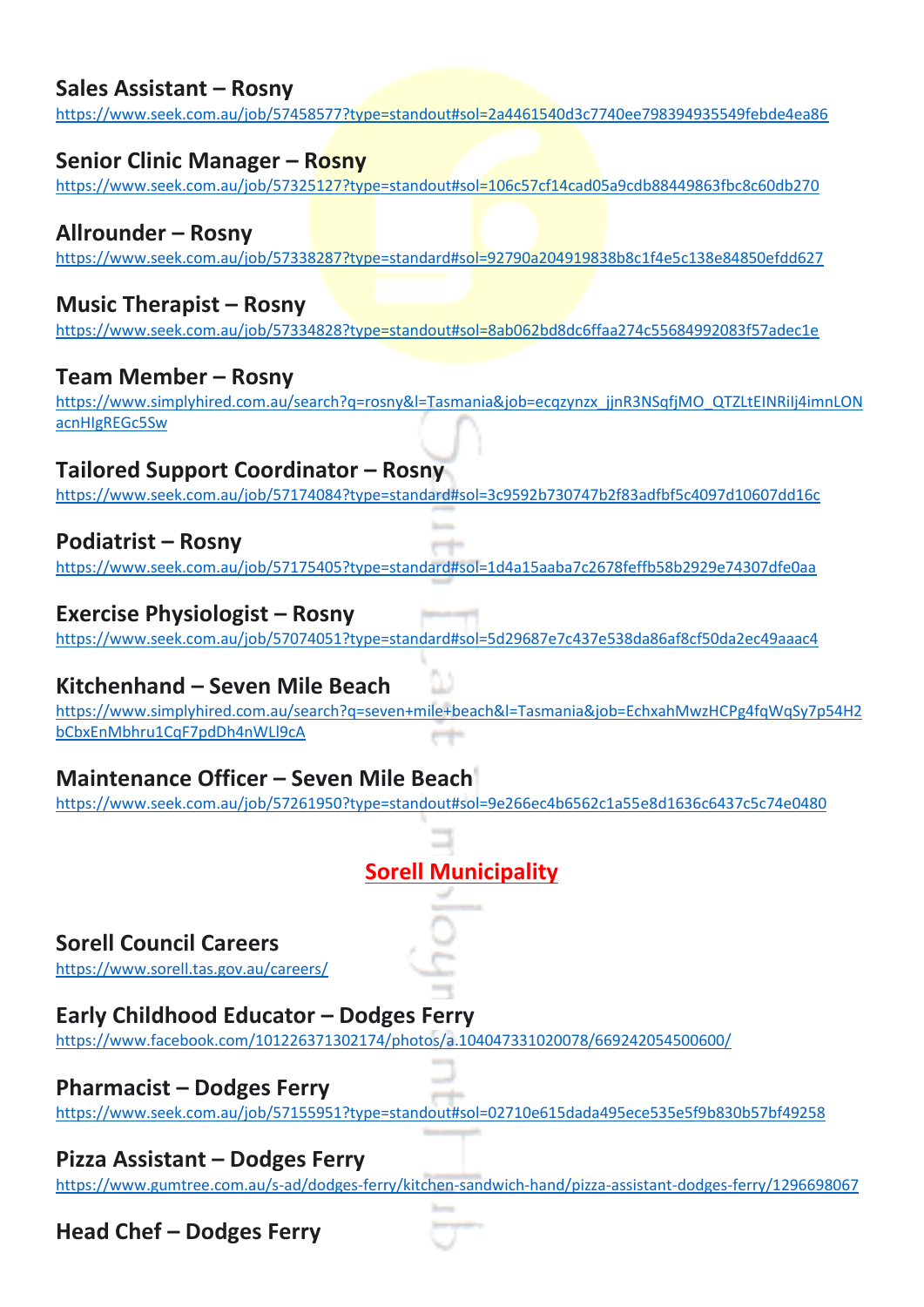https://www.seek.com.au/job/57388629?type=standout#sol=d74710d0a13e4ecf5c1f89bf6efb0f7de33b218b

# **Front of House – Dunalley**

<https://www.facebook.com/102917951930159/photos/a.107759481446006/321248076763811/>

# **Sales Assistant – Sorell**

https://www.seek.com.au/job/57413485?type=standard#sol=d6ab7d3f8a972191a0b9eab6f8232afa67272fe4

# **Plumbing Surveyor – Sorell**

https://www.seek.com.au/job/57459029?type=standout#sol=c5212b6a3dfac71ec081b3147d5c8fbc7ff56c16

# **Administration Officer – Sorell**

https://www.seek.com.au/job/57327684?type=standout#sol=2437ca8cad8486bd1876ab8049bce5bc220cb9cf

# **QP Audiologist – Sorell**

<https://www.seek.com.au/job/57296275?type=standout#sol=8852512ad48c69519a25bd5d9ded274cb0fce85e>

# **Mechanical maintenance Fitter – Sorell**

https://www.seek.com.au/job/57270860?type=standout#sol=ff5ce19336dd7985775d1a96e96735c080643571

# **Practice Nurse - Sorell**

<https://www.seek.com.au/job/57144750?type=standard#sol=e06f86324f96d4bb2b29b541928f95f97e51490a>

# **Sealed Roads worker – Sorell**

https://www.facebook.com/101226371302174/photos/a.104047331020078/757300102361461/

# **Electrician – Sorell**

https://www.seek.com.au/job/57169911?type=standout#sol=e4c87fdf944f161796fce113248940d7c8fc5560

# **Nursery and Landscape Team Member – Sorell**

https://www.facebook.com/sorellnursery

# **KFC – Sorell**

<https://www.facebook.com/101226371302174/photos/a.104047331020078/563796728378467/>

# **General Practitioner – Sorell**

[https://www.simplyhired.com.au/search?q=sorell&l=Tasmania&job=NBh29I1ifwVNH6Qwm1XrcTheZu01S8oad124\\_](https://www.simplyhired.com.au/search?q=sorell&l=Tasmania&job=NBh29I1ifwVNH6Qwm1XrcTheZu01S8oad124_eF7EywqPzqldDNvvA) [eF7EywqPzqldDNvvA](https://www.simplyhired.com.au/search?q=sorell&l=Tasmania&job=NBh29I1ifwVNH6Qwm1XrcTheZu01S8oad124_eF7EywqPzqldDNvvA)

# **Tasman Municipality**

# **Tasman Council Careers**

<https://www.tasman.tas.gov.au/council-employment-opportunities/>

# **Food and Beverage Attendant – Port Arthur**

<https://www.facebook.com/portarthurlavender/photos/a.527343500675502/5026836464059494/>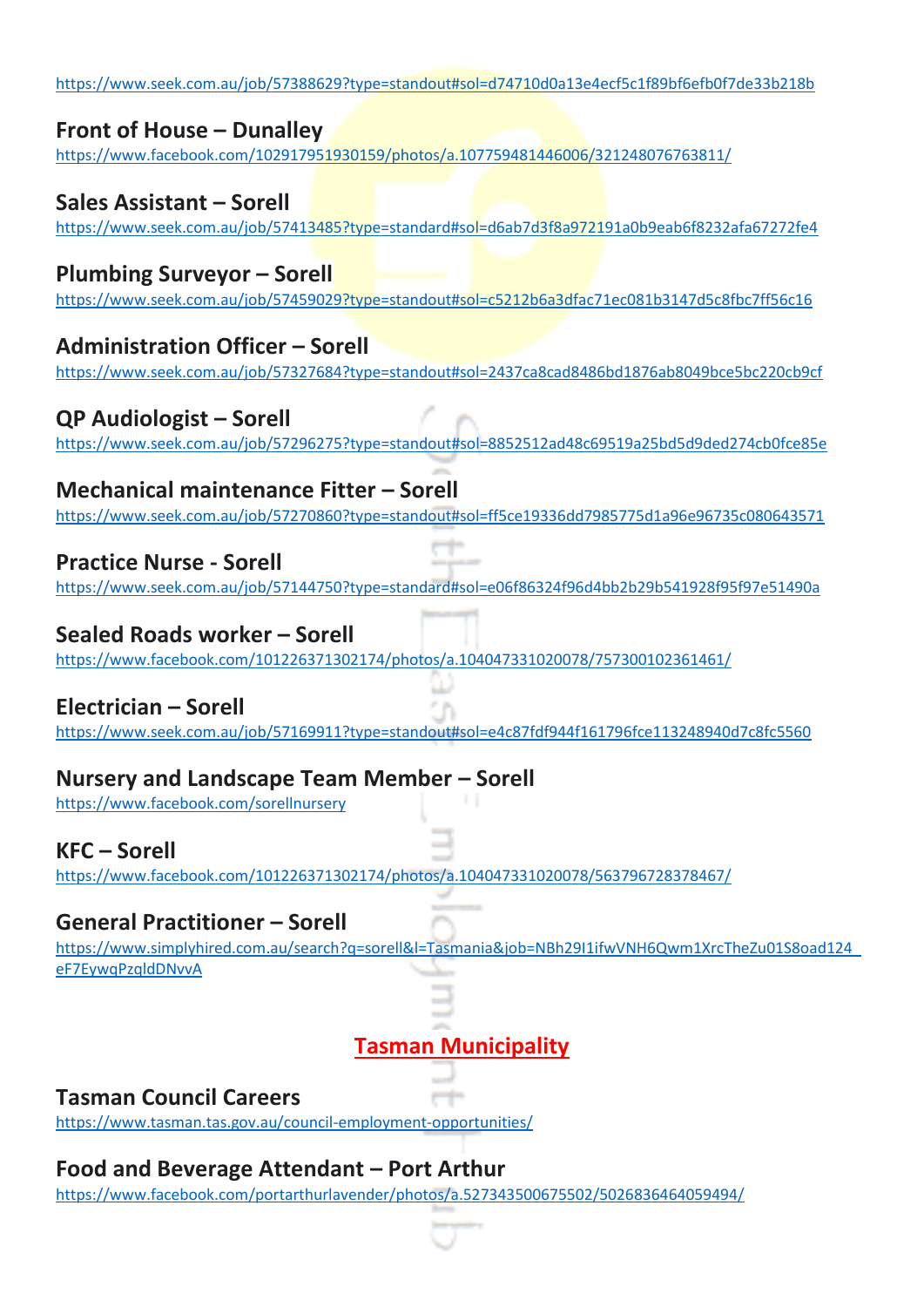# **General Practitioner – Nubeena**

<https://www.seek.com.au/job/57243567?type=standout#sol=07082e05e6575cedb963a7ee50ddb87f30ecfb1f>

# **Physiotherapist – Nubeena**

https://www.seek.com.au/job/57218224?type=standout#sol=19c53af96dc554cdffcd6d8316b256ce797fdf24

# **Cook/Chef – Taranna**

https://www.facebook.com/101226371302174/photos/a.104047331020078/744913846933420/

# **Glamorgan-Spring Bay Municipality**

# **Glamorgan Spring Bay Council Careers**

<https://gsbc.tas.gov.au/council/employment/>

#### **Planner – Glamorgan Spring Bay**

<https://www.seek.com.au/job/57113046?type=standout#sol=2ee058dcb943205da59faee991bef716844aae14>

#### **Works Officer – Glamorgan Spring Bay**

https://www.seek.com.au/job/57258742?type=standout#sol=c6e727a76d4add57db6d50f550b56fd77e36f387

#### **Team member – Swansea**

<https://www.seek.com.au/job/57367738?type=standard#sol=296a518ca605ada5b88d25c0fd39b9121f1efe9b>

#### **Hotel Service Assistant – Swansea**

https://www.seek.com.au/job/57353285?type=standout#sol=c9aa646ff407f6079a925d04c69db57b226e0df6

#### **Physiotherapist – Swansea**

[https://www.simplyhired.com.au/search?q=swansea&l=Tasmania&job=S\\_DNRumKE6Q9kj3ceXNLTQH5spzBZp7uCAj](https://www.simplyhired.com.au/search?q=swansea&l=Tasmania&job=S_DNRumKE6Q9kj3ceXNLTQH5spzBZp7uCAjyHdOQUQafZqAZP4wh1Q) [yHdOQUQafZqAZP4wh1Q](https://www.simplyhired.com.au/search?q=swansea&l=Tasmania&job=S_DNRumKE6Q9kj3ceXNLTQH5spzBZp7uCAjyHdOQUQafZqAZP4wh1Q)

#### **Assistant Orchard Manager – Swansea**

https://www.seek.com.au/job/57246514?type=standard#sol=71237e7ac42b2d21974ab69b32c3b009e6b6fd04

#### **Cook – Swansea**

<https://www.seek.com.au/job/57108644?type=standout#sol=d983d66bbd0360b9957ba719befbaef626ff303d>

# **General Practitioner – Triabunna**

[https://www.simplyhired.com.au/search?q=triabunna&l=Tasmania&job=c1ry0--](https://www.simplyhired.com.au/search?q=triabunna&l=Tasmania&job=c1ry0--2i90npbrCeLX5TzlOe3UXu0YsXnFiuueWJUpGM7BDqYfvHg) [2i90npbrCeLX5TzlOe3UXu0YsXnFiuueWJUpGM7BDqYfvHg](https://www.simplyhired.com.au/search?q=triabunna&l=Tasmania&job=c1ry0--2i90npbrCeLX5TzlOe3UXu0YsXnFiuueWJUpGM7BDqYfvHg)

# **Driver – Triabunna**

https://www.facebook.com/101226371302174/photos/a.104047331020078/758064335618371/

# **Chief Operating Officer – Triabunna**

[https://www.simplyhired.com.au/search?q=swansea&l=Tasmania&job=ZI5XzxKqqz7Nybm5k-da-](https://www.simplyhired.com.au/search?q=swansea&l=Tasmania&job=ZI5XzxKqqz7Nybm5k-da-KsI_XGjfCfRcG_kGWSOEpxsOy9ooM_mQA)[KsI\\_XGjfCfRcG\\_kGWSOEpxsOy9ooM\\_mQA](https://www.simplyhired.com.au/search?q=swansea&l=Tasmania&job=ZI5XzxKqqz7Nybm5k-da-KsI_XGjfCfRcG_kGWSOEpxsOy9ooM_mQA)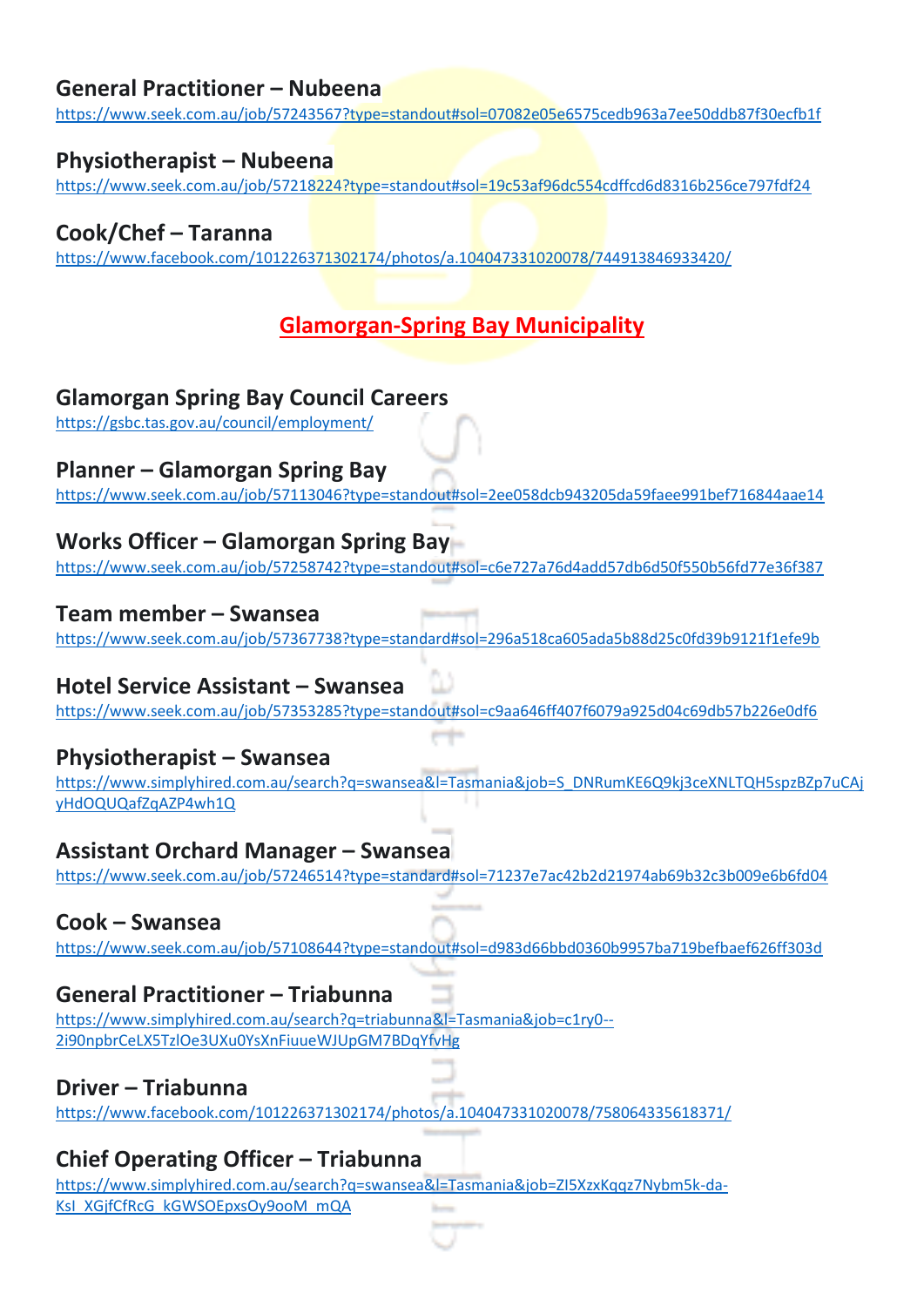# **Apprentices & Traineeships**

#### **Business Traineeship – Bellerive**

https://www.facebook.com/101226371302174/photos/a.104047331020078/757478189010319

# **Customer Service Traineeship – Cambridge**

<https://www.megt.com.au/jobs/18782>

# **Mechanical Apprenticeship – Cambridge**

<https://www.seek.com.au/job/57350146?type=standout#sol=a43773ce9ae593d97b0c77c1c3f2f42ff6ece691>

# **Apprentice Carpenter – Cambridge**

http://www.oconbuilt.com.au/jobs/?fbclid=IwAR1afgUUrQk0uV9JpdPXWDaFcVkhxLltLO6GddorN6n3- 1x3nlAKcqhLlmw

# **Apprentice Chef – Howrah**

<https://www.facebook.com/shorelinehotel/photos/a.726566914036909/5898398646853684>

#### **Apprentice Painter Decorator – Howrah**

https://www.megt.com.au/jobs/23172

#### **Hospitality Trainee - Richmond**

<https://www.facebook.com/amazerichmond/photos/a.595607087282380/2169928623183544/>

# **Apprentice Chef - Richmond**

https://www.facebook.com/amazerichmond/photos/a.595607087282380/2169306449912428/

# **Apprentice Pastry Chef - Richmond**

https://www.facebook.com/amazerichmond/photos/a.595607087282380/2169306449912428/

#### **Customer Service Traineeship – Rosny**

<https://www.megt.com.au/jobs/18793>

# **Customer Service Traineeship – Sorell**

<https://www.megt.com.au/jobs/18794>

# **Apprentice Butcher – Sorell**

https://www.seek.com.au/job/57473129?type=standard#sol=1c75bb1d6a9a35e610702670847784bbb9633312

# **Tas Gov Jobs – 159 jobs found on the Tas Gov Job's website for the South.**

<https://www.jobs.tas.gov.au/>